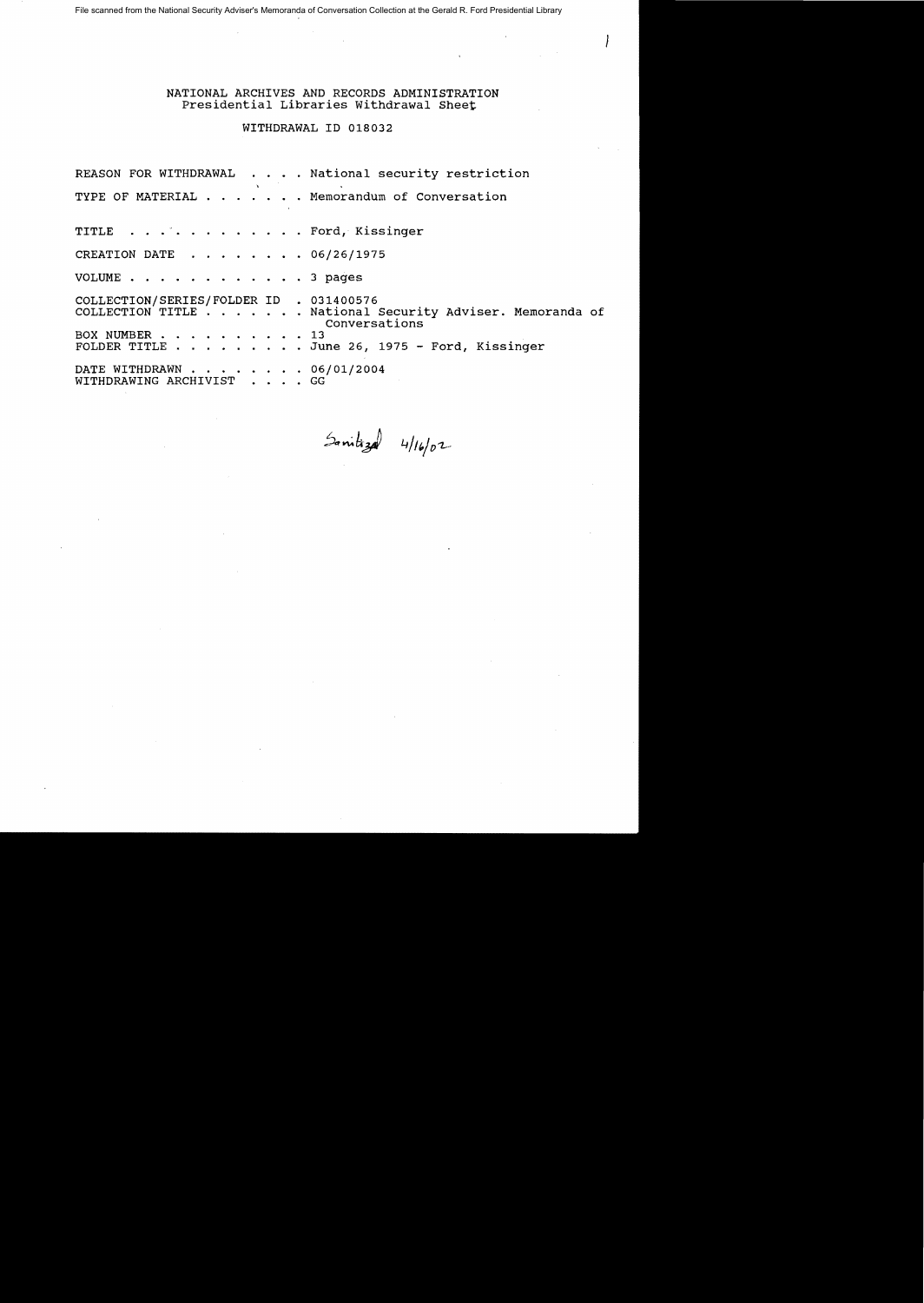#### THE WHITE HOUSE

Service Com

**WASHINGTON** 

SEGRET/NODIS/XGDS

MEMORANDUM OF CONVERSATION

PARTICIPANTS: The President Dr. Henry A. Kissinger, Secretary of State and Assistant to the President for National Security **Affairs** Lt. General Brent Scowcroft, Deputy Assistant to the President for National Security Affairs DATE AND TIME: Thursday, June 26, 1975 PLACE: The Oval Office The White House

President: The only problem with my press conference was Mel Laird.

Kissinger: That raises a problem. We have absolutely no discipline in the government. Lynn says he has the same problem in the domestic area. Schlesinger is now on a SALT violation kick again. Now he is talking about massive Soviet missile deployments. We started MIRV deployments five years ago. Mel's article [in Reader's Digest] was mischievous. He says the Communists are coming after us in Portugal.

President: It isn't their fault. We are hamstrung.

Kissinger: We are building up problems for a SALT agreement. They are unyielding on cruise missile and Backfire.

President: Is Defense now saying not to count cruise missiles?

Kissinger: Up to 3000 kilometers, yes. That would be a farce -- it would just shift the strategic competition from ballistic to cruise missiles. We have offered a ban on ship-launched cruise missiles and not air-launched ones.

### **SEGRET/NODIS/XGDS**

DECLASSIFIED with portions redacted JFK Assass. Rec. Collection Act of 1992 1751000 410 300

NARA date\_1/16/62  $By$   $E5$ 

HENRY A. KISSINGER CLASSIFIED BY EXEMPT FROM GENERAL DECLASSIFICATION SCHEDULE OF EXECUTIVE ORDER 11652 EXEMPTION CATEGORY 5 (b)  $(1, 3)$ AUTOMATICALLY DECLASSIFIED ON Imp. to det.

> PHOTO COPY FROM GERALD R. FORD LIBRARY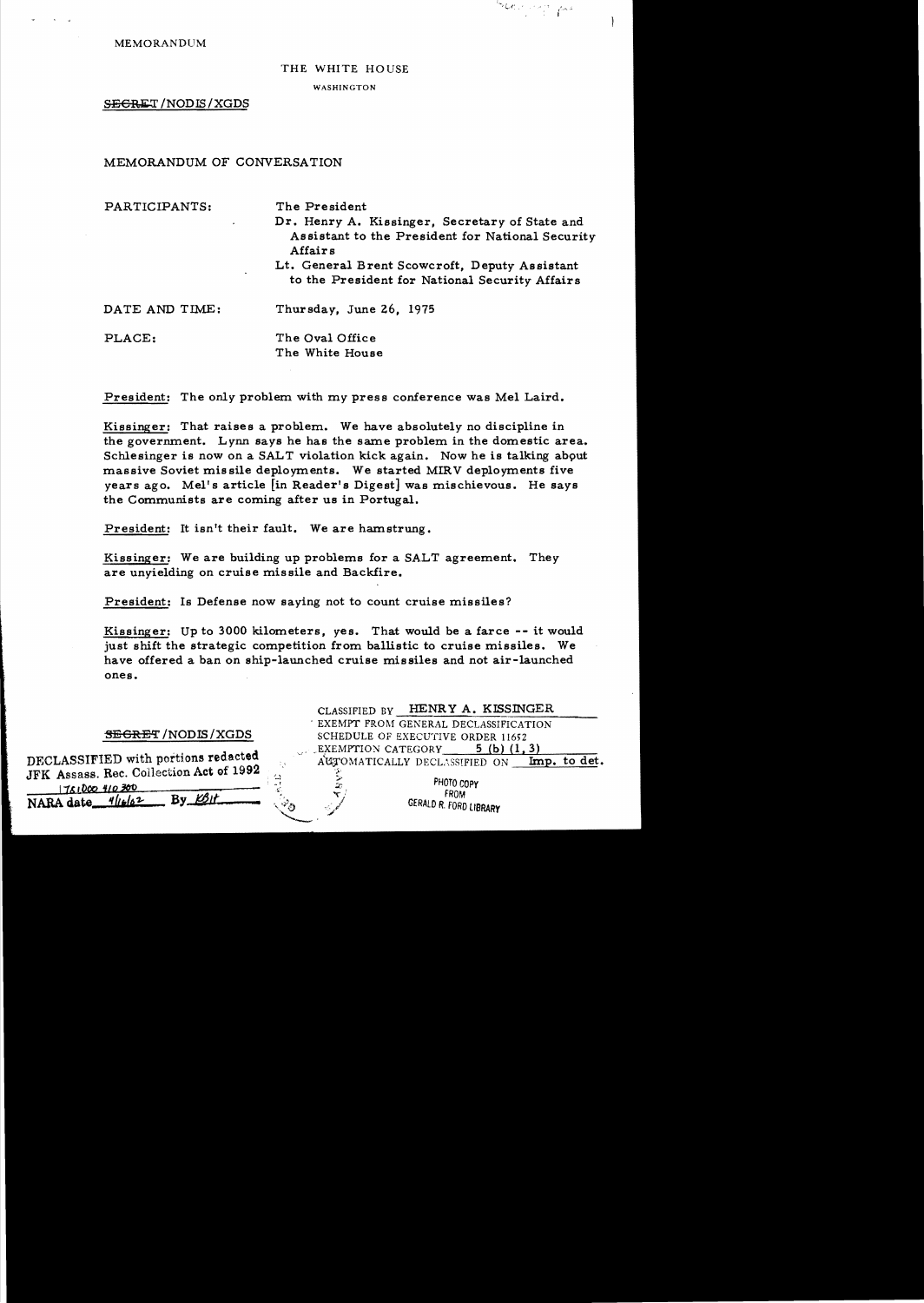## SECRET/NODIS/XGDS 2.

Here is what we have shipped to Israel since April.

[He hands the President a list, which he reads.]

President: If they are going to be intransigent, we are going to have to go public. We have no choice.

Kissinger: Max Fisher came in and said they are trying to yield and just trying to find a way. We can't wait. They have already screwed it up doing it before CSCE, which we wanted, in order to do it while the Soviets' heads were down.

Here is the letter -- we have revised it just a little.

[The President reads the letter. ]

President: Can Rabin say that he did respond to my telephone call?

Kissinger: We can take that out. He didn't change, but that looks petulant.

President: We could say "We have had no change in your position."

Kissinger: We don't need to do that. It is a dig and would lead to a peripheral argument.

President: The rest looks fine.

Kissinger: Shall we get Dinitz in there?

President: Sure.

Kissinger: Shall we have Javits in for five minutes?

President: How about Ribicoff?

Kissinger: If you want to lay it out for him.

President: How about that letter on Soviet MFN?

[The President reads the draft letter.]

Let's get it up there today.

SECRET /NODIS/XGDS

PHOTO COPY FROM GERALD R. FORD LIBRARY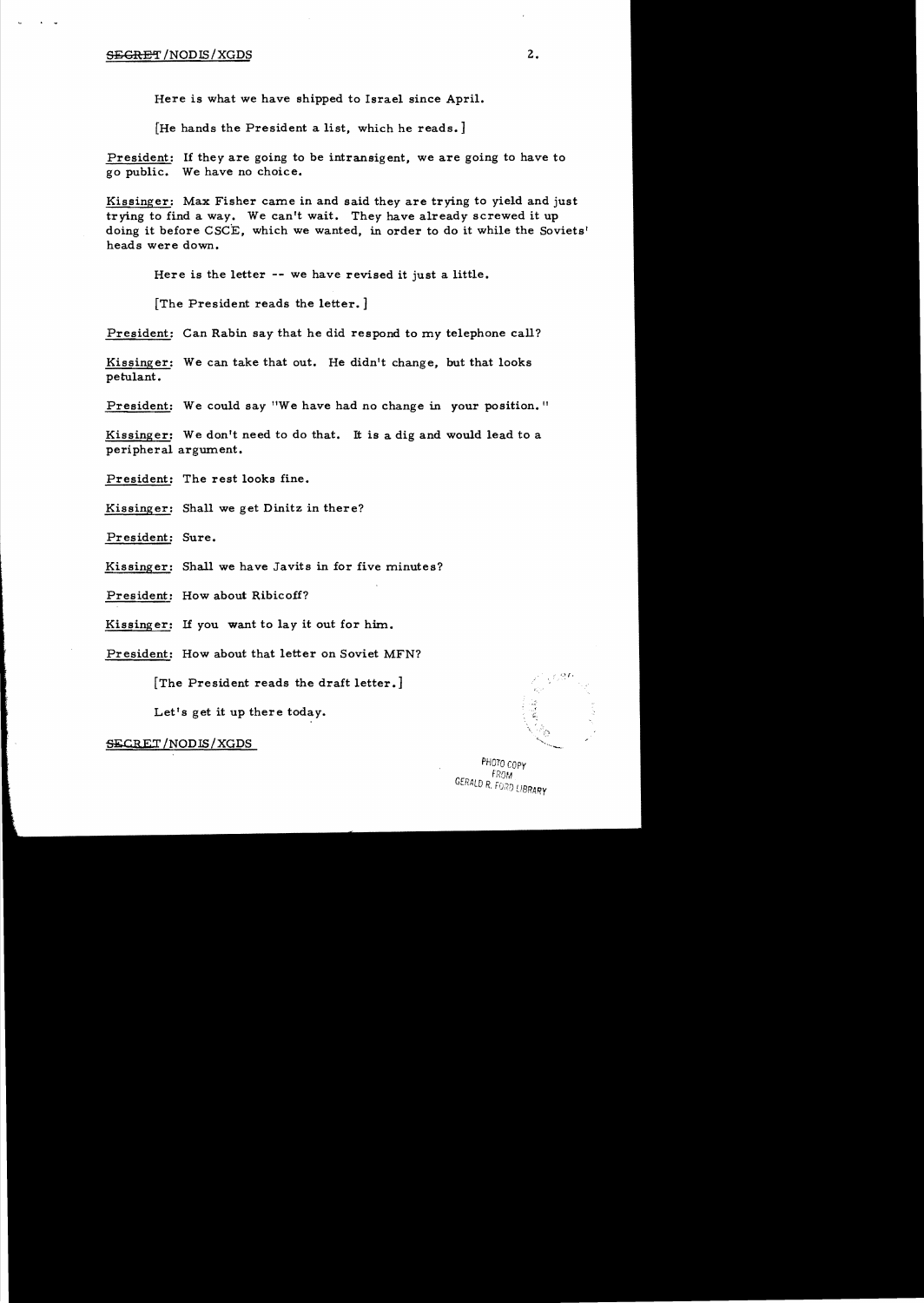#### SECRET /NODIS/XGDS **3.** 3.

Kissinger: Volpe wants to begin discussions with the Communists in Italy.

President: I don't understand that.

Kissinger: It is a case of localities: It will be hard not to include the Communists in the government, but we don't want to play.

President: I agree.

Kissinger: Your meeting on the Turkish embargo this morning -- your talker has an option to put in a Greek aid sweetener.

> [He reads the President the Brademas with the Greek] Ambassador.] .

President: With this group, should I tell them what I propose and urge them to proceed and ask them what they think?

Kissinger: The waiver is something you are willing to do for them; it is not for us.

We are having another Church problem. They are now asking for everything related to the six assassination areas -- it is all the NSC processes.

President: We are not going to do it. Who is the problem? Hills?

Kissinger: No, Hills is fine. Colby is the insoluble problem.

I was at a dinner with Strauss. He said you would win in '76.

Scowcroft: McGovern told me the same thing.

Kissinger: It was not a bouyant Democratic group last night. On ChUrch, the major thing to say is that he is going" at a difficult period, that the old idea that they are part of our decision making structure is past. He shouldn't blow it up.

#### SEGRET / NODIS / XGDS

.......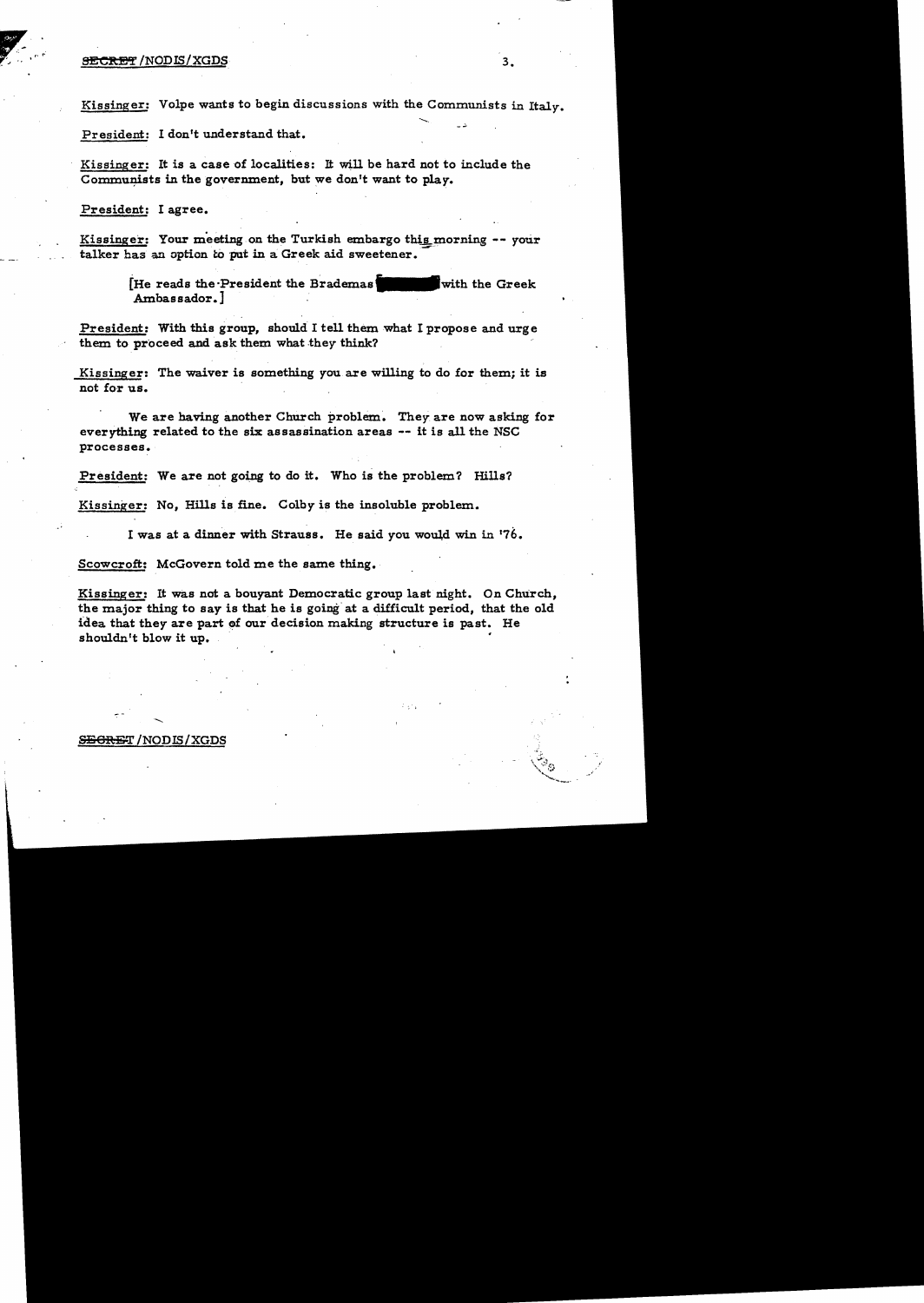# NATIONAL ARCHIVES AND RECORDS ADMINISTRATION IISMID INCHIVES IND RECORDS IDITINISTINII.<br>Presidential Libraries Withdrawal Sheet

WITHDRAWAL ID 018033

REASON FOR WITHDRAWAL . . . . National security restriction TYPE OF MATERIAL  $\cdots$   $\cdots$   $\cdots$  Note DESCRIPTION . . . . . . . . . Brent Scowcroft's handwritten notes for memcon CREATION DATE . . . . . . . 06/26/1975 VOLUME . . . . . . . . . . . . 3 pages COLLECTION/SERIES/FOLDER ID . 031400576 COLLECTION TITLE . . . . . . National Security Adviser. Memoranda of Conversations<br>13 COLLECTION TITLE . . . . . . . . National Security Adviser. Memor<br>Conversations<br>FOLDER TITLE . . . . . . . . . June 26, 1975 - Ford, Kissinger DATE WITHDRAWN . . . . . . . 06/01/2004 WITHDRAWING ARCHIVIST . . . . GG

Sanitized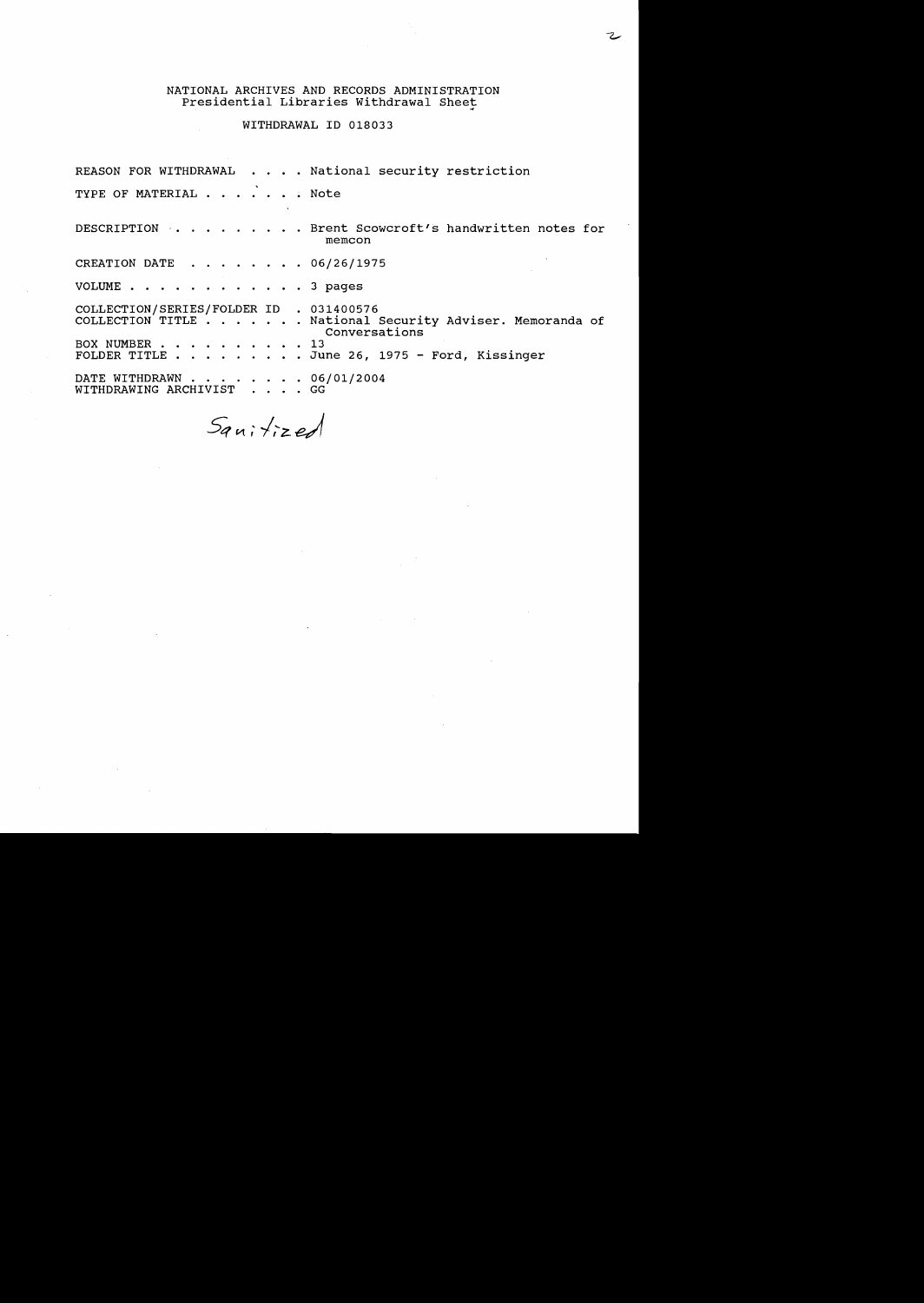Window Crack antille w wraim  $\sqrt{\frac{\rho}{K}}$  26 June 75 Mr The only ject w/my pass corp. was twelhaind. K to That wish a put . We have absolutely we chargetina in sport. Lapon soy he has a some pat ni cdomestre aves. Schlamper is vous on a Salt molation kick again. Une he is talking about massive for mosale deployments, the We started Minor diployments 5 y 10 0 go. Unels article was inischiennes. He ray a l'insteau coming opts we in Postingel P se int crim fant. We are hamptung. K We are loved din up pets on fa a Sast aquement. They as my kolin on cruise missile + Bockfiel. P la Alpense nome saying not to count comise missiles K up & soo kin, yo. That would be a farce - would just shipt in Emptition from horthestic to camina Wi home offered a low an ship + with ain. Here is what we have shy jeel I since agent. P (Reach list). If they have one ging to be interm-Syeat, an one going to have type public. We have no choir K Frêter emersione saidatan typique jeilet jeust trying to find a way. We could conit, the Thong have already screened it up in doing it by a CSCE which we wanted, in a dirts do it while the San heads were clam. Hire to a letter - une have removed it post on home (Pres reads - letter). P Can Robin say that he shil respondts my tileplan  $CovL$ DECLASSIFIED with portions redacted JFK Assass. Rec. Collection Act of 1992 1781000410312 NARA date  $\frac{4}{1602}$  By  $\frac{124}{120}$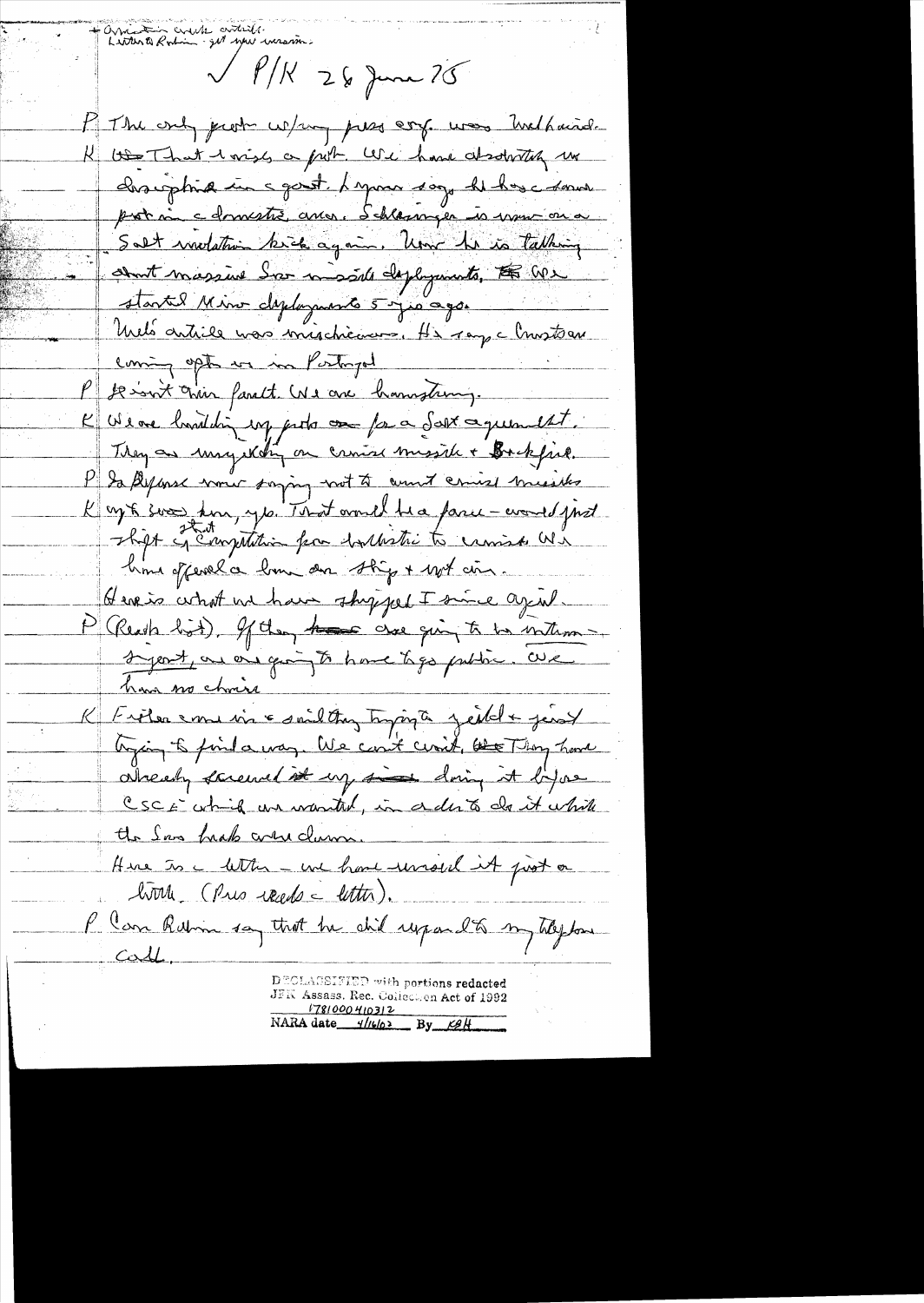l'emp + my combinaire en les motels interesté in horth Wohney K case contaboration time debut change, butthat looks petrolant. V US cand son un hom had no change in jour partier.<br>K We dont nied that . It is a digrevent it had to a  $-\frac{V}{\sqrt{2}}$ princes dangent & Shall me home Jamits mi par 5 minutes  $\mathbb{K}$ K If you wont to long it ant for him<br>P Ann adout Ctrat Color to on Sor NEN  $-\hspace{-0.1cm}\nmid$ P & Drit indicational that. K 2ta sace of localities. Stamill has hard unt & include  $\nu$  fague You not an Fank enlarge this arrain en Cheads Beaders 1 W/G Combres and and surcetures. K The warren is something upon within to do  $\frac{1}{2}$